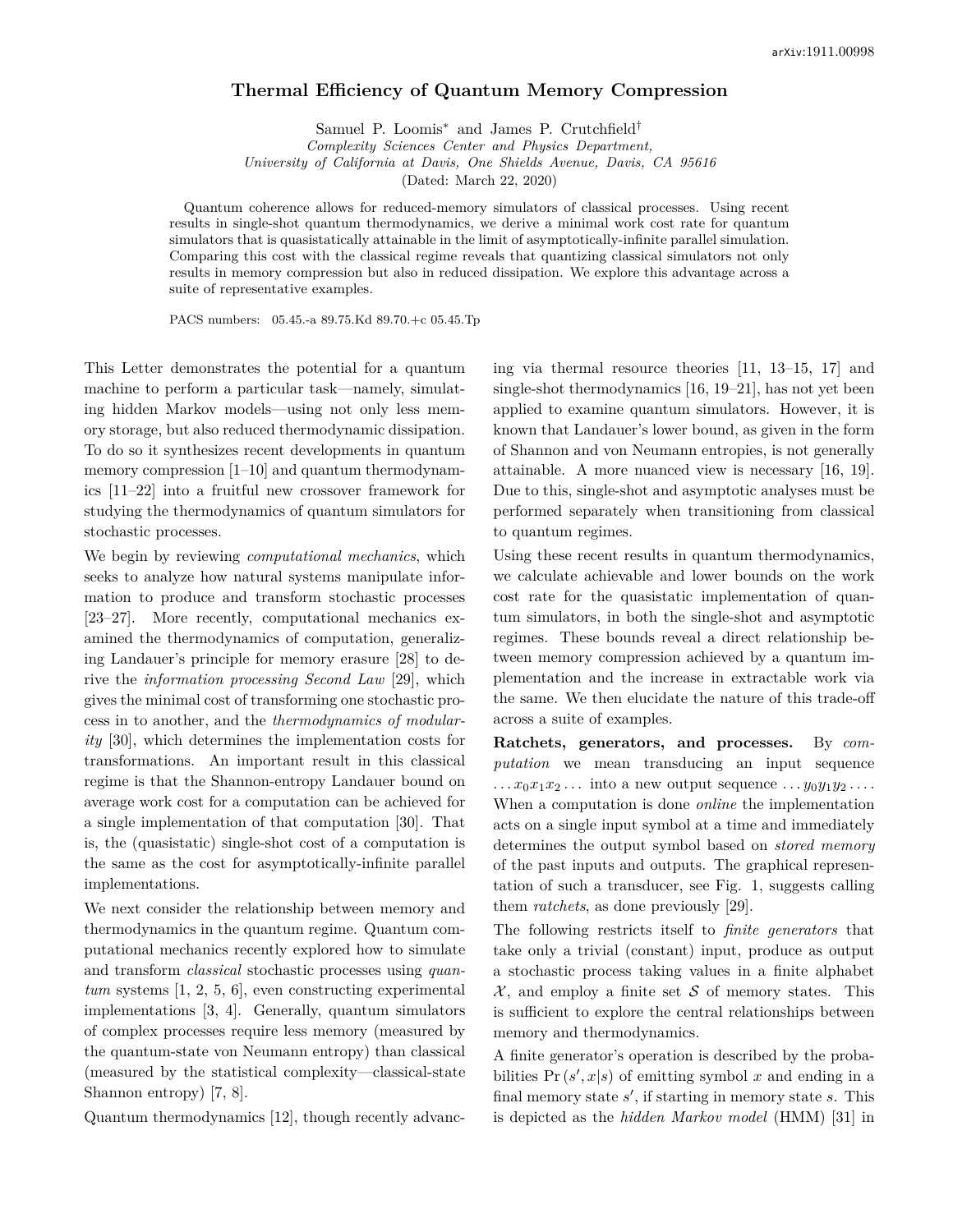

FIG. 1. Information ratchet sequentially generates a symbol string on an empty tape: At time step  $t$ ,  $S_t$  is the random variable for the ratchet state. The generated symbols in the output process are denoted by  $X_{t-1}, X_{t-2}, X_{t-3}, \ldots$  The most recently generated symbol  $X_t$  (green) is determined by the internal dynamics of the ratchet's memory, using heat *Q* from the thermal reservoir as well as work *W* from the work reservoir. *(Ratchet interior.)* The memory dynamics and symbol production are governed by the conditional probabilities  $Pr(s_{t+1}, x_t|s_t)$ , where  $s_t$  is the current state at time  $t, x_t$  is the generated symbol and  $s_{t+1}$  is the new state. Diagrammatically, this is a hidden Markov model—a labeled, directed graph in which nodes are states *s* and edges represent transitions  $s \to s'$  labeled by the emitted symbol and associated probability  $x : Pr(s', x|s)$ .

the ratchet interior (Fig. 1).

An HMM is *irreducible* if the matrix  $Pr(s'|s)$  :=  $\sum_{x} \Pr(s', x | s)$  is irreducible. Functionally, this means that every state  $s'$  can be reached from any other state *s* in the state transition diagram.

An irreducible HMM has a unique *stationary distribution*  $Pr_0(s)$  over its memory states such that  $\sum_{s} \Pr(s'|s) \Pr_0(s) = \Pr_0(s'')$ ). We let  $S'XS \sim$  $Pr(s', x|s) Pr_0(s)$  represent the joint random variable of the generated symbol and the memory state before and after generation. Over many time steps, we accrue the joint random variable  $S_{t+1}X_t \ldots S_2X_1S_1 \sim$  $Pr(s_{t+1}, x_t | s_t) \ldots Pr(s_2, x_1 | s_1) Pr_0(s_1)$ . The sequence of random variables  $X_t \ldots X_1$ , typically not independent of each other, describes *t* samples of the *stochastic process* simulated by the generator.

Most results on generators and their quantum counterparts encompass those with at least the two following properties:

- 1. *Predictivity:*  $s' = f(x, s)$ . The next state is always determined by the previous state and the generated symbol:  $Pr(s', x|s) \propto \delta_{s',f(x,s)}$  for some *f*. (Elsewhere known as *unifilarity* [32].)
- 2. *Minimality*: For any two states *s* and *s'*, if  $Pr(x_t \dots x_1 | s) = Pr(x_t \dots x_1 | s')$  for all *t*, then

 $s = s'$ . This ensures that no two states predict the same future distributions. A nonminimal HMM is minimized by merging predictively equivalent states.

For any process, there is a unique generator satisfying these two properties, called the  $\epsilon$ -machine [26, 27].

Given an  $\epsilon$ -machine, from its stationary distribution we can calculate its *statistical complexity* (*i.e.*, memory)  $C_{\mu}$  := H [*S*] [23] and *non-Markovity*  $N_{\mu}$  := H [*S*<sup>'</sup>|X], using the Shannon entropy and conditional entropy, respectively [33].

**Physical implementations.** We define a generator's *implementation* as the sextuplet  $(\mathcal{H}_S, \mathcal{H}_X, \mathcal{H}_A, \mathcal{H}_B, U, \mathcal{E})$ consisting of four Hilbert spaces (*memory*, *output*, *auxiliary*, *bath* systems); a unitary *U* on all four; and an ensemble  $\{|\psi_s\rangle : s \in \mathcal{S}\}\$ embedding the classical memory states into the memory system  $\mathcal{H}_S$ , respectively. The auxiliary system starts in a given pure state  $|0\rangle_A$ , while the bath is taken to start in a thermal state. Following convention for information reservoirs, we consider the memory, output, and auxiliary systems to be energyless, though the bath system may have some nontrivial Hamiltonian  $H_B$ . Under these conditions, we require  $[U, H_B] = 0$ , following the rules for microscopic energy conservation [11]. Furthermore, as long as we begin and end in an information reservoir, we may assume our operations are performed via Hamiltonian control, with minimal work costs defined by the state-averaged changes in energy level over a quasistatic erasure of system *A* [12, 18, 20].

When the auxiliary and the bath are traced out, the implementation must take the form of the positive map:

$$
\mathcal{T}(\ket{\psi_s}\bra{\psi_s}\otimes\ket{0}\bra{0})=\sum_{x,s'}\Pr(s',x|s)\ket{\psi_{s'}}\bra{\psi_{s'}}\otimes\ket{x}\bra{x}.
$$

Resetting the thermal bath has no associated cost—it may simply be brought into contact with a larger bath. However, if an auxiliary system is used, its reset (erasure) cost must be taken into account.

**Classical implementation.** Two concrete types of implementation have been considered previously. The first addresses efficiently implementing the generator via classical thermodynamics. Using Hamiltonian control, Ref. [30] showed that *any* stochastic channel can be implemented in a way that achieves the Landauer bound. In particular, applying a channel  $Pr(y|x)$  to a random variable *X*, resulting in *Y* , can be performed with the work cost  $W = k_B T$  (H  $[X]$  – H  $[Y]$ ). For generators this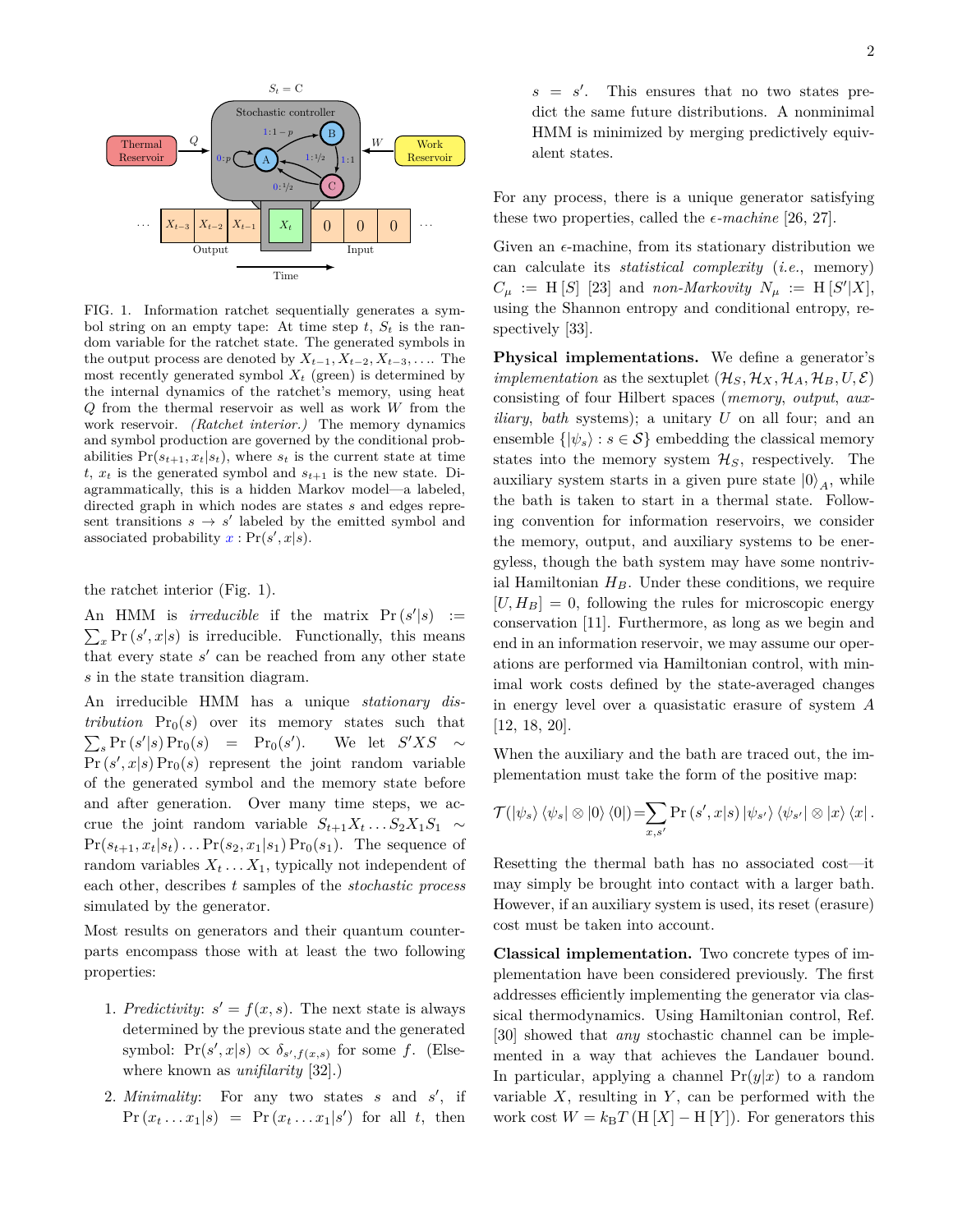means we can achieve the work cost per time step of:

$$
W_{\mu} = k_{\rm B} T \ln 2 (H [S] - H [S'X]) . \qquad (1)
$$

Written differently:

$$
W_{\mu} = k_{\rm B} T \ln 2 (C_{\mu} - N_{\mu} - H [X]) . \qquad (2)
$$

This is, in a sense, maximally efficient: The work can never be made lower than Landauer's bound, so this is the best we can possibly do over all classical implementations. Noting that  $H[S'] = H[S]$ , we find  $W_{\mu} = -k_B T \ln 2$  H  $[X|S'] \leq 0$ , so predictive generators may extract positive work.

Much of the cost  $W_{\mu}$  is due to the local nature of the generator: it does not have access to previously generated symbols to choose its operations. The information processing Second Law (IPSL) [29], when applied to generators, states that the work cost per symbol for generating a process *with* access to the previous symbols is bounded by:

$$
W \ge -k_{\rm B}T\ln 2 h_{\mu} ,
$$

where  $h_{\mu} = \lim_{t \to \infty} \frac{1}{t} \mathbb{H} [X_1 \dots X_t]$  is the *entropy rate* of the process being generated. Generally,  $W_\mu \geq$  $-k_BT \ln 2 h_\mu$  [30].

Classical generators require memory, quantified in the case of the  $\epsilon$ -machine by the statistical complexity  $C_\mu$ . Memory cost can be reduced by embedding the memory states into a nonorthogonal quantum ensemble. This motivates the use of quantum implementations of generators.

**Quantum implementations.** In a quantum implementation, we apply a unitary operator to *SXA* alone. This unitary is divided into two parts:  $U_{SXA}$  =  $(1_S \otimes U_{XA}) (U_{SX} \otimes 1_A)$ . The first operation  $U_{SX}$ evolves the memory system and the output system to achieve the necessary correlation. While the second *UXA* entangles the output and the auxiliary to represent the effect of a measurement device. The first takes the form:

$$
U_{SX} |\psi_s\rangle |0\rangle = \sum_{x,s'} e^{i\phi_{xs}} \sqrt{\Pr(x|s)} |\psi_{f(s,x)}\rangle |x\rangle ,
$$

where  $|x\rangle$  form an orthogonal computational basis representing the generated symbols. When the generator is predictive, a unitary performing this transformation exists for any choice of the arbitrary phases  $\phi_{xs}$  [10].

For a quantum implementation of an  $\epsilon$ -machine, we can measure its memory cost by the quantum complexity  $C_q := H_q[S]$  and its quantum non-Markovity as  $N_q :=$ 

 $H_q[S'|X]$ , where  $H_q(S)$  is the von Neumann entropy of the stationary state  $\rho_S$  on system *S* and  $H_q[S'|X]$  is the conditional entropy of the state  $\rho'_{SX}$  after implementing *USX*. These states have the form:

$$
\rho_S = \sum_s \Pr_0(s) |\psi_s\rangle \langle \psi_s| \text{ and}
$$

$$
\rho'_{SX} = \sum_{s',x,s} \Pr(s',x|s) \Pr_0(s) |\psi_s\rangle \langle \psi_s| \otimes |x\rangle \langle x|.
$$

For any  $\epsilon$ -machine quantum implementation, we have  $C_q \leq C_\mu$ , with strict equality only when the  $\epsilon$ -machine is retrodictive [2, 9].

In general, the single-shot case—that implements a single copy of a generator—cannot achieve Landauer's bound. Synthesizing several results in quantum erasure and information processing [19–21], the Supplementary Material [34] (SM) derives our first main result: a single generator can be implemented with a work cost of no more than:

$$
\frac{W_q^{\epsilon}}{k_{\text{B}}T\ln 2} \le \mathcal{H}_{\text{max}}^{\epsilon^2/4} [S] - \mathcal{H}_{\text{min}}^{\epsilon^2/64} [S'|X] - \mathcal{H}_{\text{min}}^{\epsilon^2/64} [X] + O\left(\log \frac{1}{\epsilon}\right) \,, \tag{3}
$$

with a probability of failure less than  $\epsilon$ . Rather than use the Shannon entropies of the classical work, this is expressed in the smooth conditional entropies of quantum information theory [35–39] as applied to the states  $\rho_S$ ,  $\rho'_{SX}$ , and  $\rho'_{X} = \text{Tr}_{S} (\rho'_{SX})$ .

Suppose, instead of implementing a single copy of a generator, we implement *N* generators in parallel, each producing an independent realization of the desired process. The *asymptotic equipartition property* of smooth entropies [37] then shows that the work rate  $W_q$  :=  $\lim_{\epsilon \to 0} \lim_{N \to \infty} W_q^{\epsilon}/N$  is given by:

$$
\frac{W_q}{k_B T \ln 2} = \mathcal{H}_q \left[ S \right] - \mathcal{H}_q \left[ S' | X \right] - \mathcal{H} \left[ X \right] = C_q - N_q - \mathcal{H} \left[ X \right] \tag{4}
$$

where  $H_q[\cdot]$  is the von Neumann entropy [40].  $C_q$ ,  $N_q$ , and  $W_q$  are functions of the quantum implementation chosen; in particular,  $W_q = W_q(\phi_{xs})$  is a function of the phases. The SM shows that this is always at least as small as the classical cost:  $W_q(\phi_{xs}) \leq W_\mu$ . Combining this with the IPSL and  $W_\mu$ 's negativity gives:

$$
-k_{\rm B}T\ln 2 h_{\mu} \le W_q(\phi_{xs}) \le W_{\mu} \le 0 , \qquad (5)
$$

for all  $\{\phi_{xs}\}.$  Thus, the quantum implementation of a predictive generator offers improvement over the classical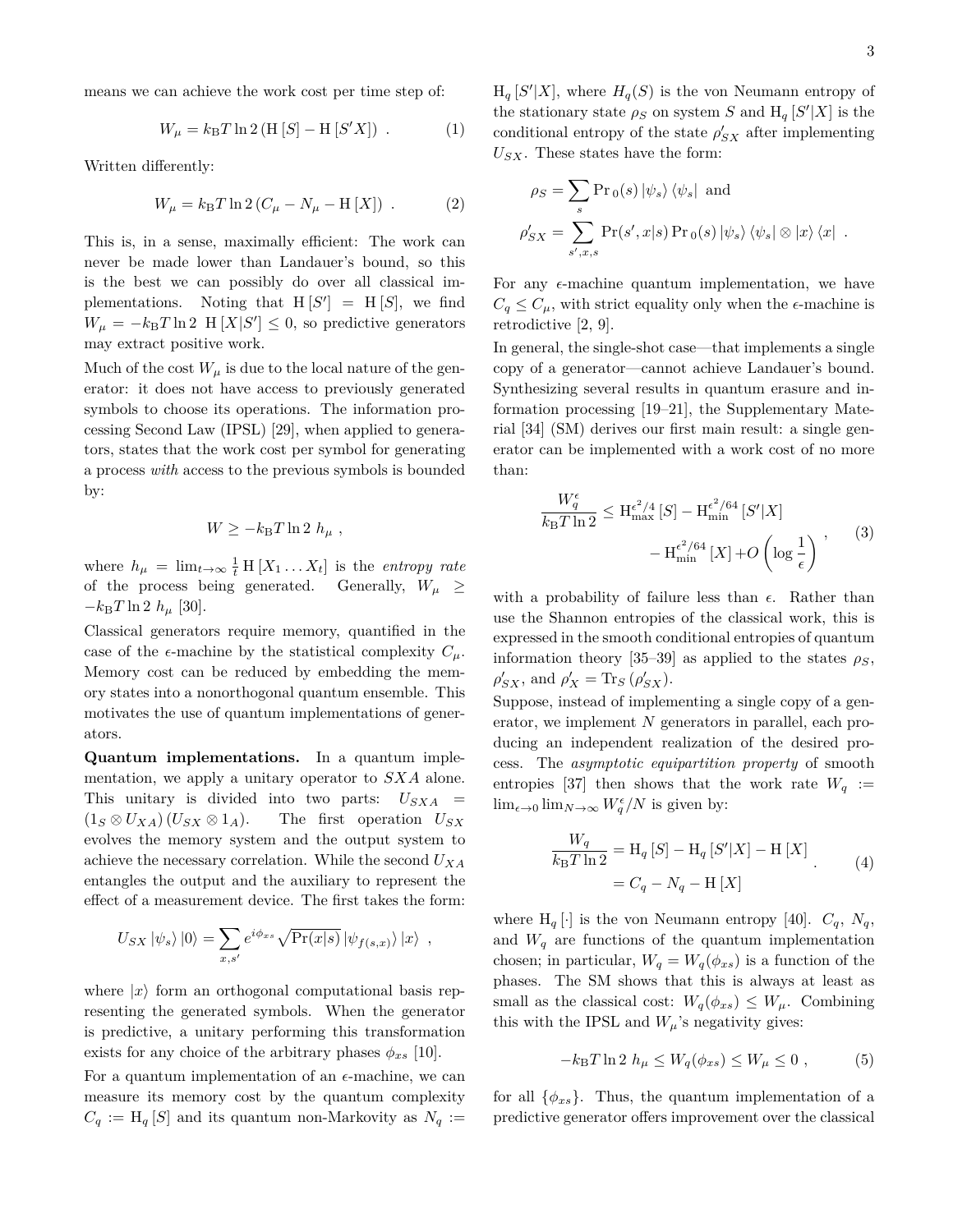implementation in the work that can be thermodynamically extracted.

Equations (3) to (5) are our three primary results. In the remainder, we explore in a suite of example generators the relationship between the *memory compression*  $\Delta_q C := C_\mu - C_q$  and the *work advantage*  $\Delta_q W := W_\mu - Q$  $W_q$ . (The suite covers the qualitatively distinct behaviors observed in our numerical exploration.) We find that the *efficiency of compression*  $e_q = \Delta_q W / (k_B T \Delta_q C \ln 2)$  the improvement in work cost for each bit of compression achieved—is a key quantity for monitoring the behavior of quantum implementations.

**Markov Generators.** A Markov chain  $X_1 \ldots X_t$  is a chain of random variables  $X_t$ , where each variable is conditionally independent of the past given its predecessor:  $Pr(x_t|x_{t-1}...x_0) = Pr(x_t|x_{t-1})$  for all *t*. In a sense, a Markov chain is its own generator—one in which memory states are also the produced symbols:  $S = \mathcal{X}$ . For Markov generators, which type has historically dominated physical modeling, knowing the produced symbol  $X_t$  automatically determines the next state  $S_{t+1}$ , as they are identical. Their non-Markovity  $N_{\mu} = 0$  (hence the name of that quantity) and  $C_{\mu} = H[X]$ .

As a consequence, the relationship between memory compression and work advantage is particularly direct. Classical work extraction is simply  $W_{\mu} = C_{\mu} - H[X] = 0$ , indicating that Markov chain generation is thermodynamically neutral at best. However,  $W_q = C_q - H[X] \leq 0$ , such that quantally compressed Markov chain generators are indeed capable of work extraction. The memory and work advantages also take on a simple relationship:  $\Delta_q W = k_B T \Delta_q C$  and so they are maximally efficient:  $e_q = 1.$ 

*R, k***-Golden Mean Hidden Generators.** However, measurements are typically not a process' internal state; thus, we must address hidden Markov generators. In addition to non-Markovity *N*, another means of quantifying how distant a process' generator is from being Markov is the *Markov order*: the smallest integer *R* such that  $H[S_R|X_{R-1} \dots X_1] = 0$ . In other words, *R* is the largest number of symbols we must see before the generator's state is known. It is infinite for most processes [25]; for Markov-generated processes  $R = 1$ .

A dual notion to the Markov order is the *cryptic order*. This is the smallest integer *k* such that  $\lim_{t\to\infty}$  H  $[S_k|X_1 \dots X_t] = 0$ . This is a more general condition than that for Markov order: consequently,  $k \leq R$ for all processes.

There is a family of generators—*R, k-Golden Mean Generators*—that for each integer pair, *R* and *k*, contains a

 $k=1$  $k = 2$  $k = 3$ 

44

4

FIG. 2. *R, k*-Golden Mean Generator thermal efficiency: Inverse compression efficiency  $e_q^{-1}$  depends only on the crypticity *k* and transition parameter *p*. Black lines added at integer *k* for comparison.

1.0

1.5

Inverse efficiency  $e_q^{-1}$ 

2.0

2.5

 $q^{-1} = k_{\rm B} T \ln 2 \Delta_q C / \Delta_q$ 

 $\cancel{\varepsilon}^P$ 

3.0

0.0 0.2 0.4 0.6 0.8 1.0 p

family that generates processes with Markov order *R* and cryptic order *k*, parametrized by a transition probability *p*. (This family is defined in the SM.) Additionally, for each *R, k*-Golden Mean Generator the SM shows that (i) the quantum generators are degenerate and each  $\{\phi_{x,k}\}\$ gives the same quantum generator and (ii) the compression efficiency  $e_q(R, k)$  of the quantum generator depends only on the cryptic order *k*. Numerical calculations for  $k = 1, 2, 3$  are shown in Fig. 2. Note, there, the apparent crypticity bound:

$$
e_q(k) \le \frac{1}{k} \ . \tag{6}
$$

**Nemo Generator.** Most processes have infinite cryptic and Markov orders [24]:  $R = \infty$  and  $k = \infty$ . We explored an example of this, the Nemo generator, whose statetransition diagram is displayed in the SM. Its behavior differs from *R, k*-Golden Mean Generators in two key respects. First, whereas each *R, k*-Golden Mean Generator has only one geometrically distinct quantum implementation, the Nemo generator's space of work and quantum compression trade-offs is one-dimensional, parametrized by the phase  $\Phi = 2\phi_{0A} + 2\phi_{0C} + \phi_{1C} - \phi_{1A} - \phi_{1B}$ . Second, the efficiency bound Eq. (6) clearly does not hold. (See Fig. S1(e).) If it did, then  $e_q = 0$ . Instead, numerical exploration shows  $e_q$  is bounded away from zero and, incidentally, only varies within a small range, such that  $e_q \approx 0.3885 \pm 0.025$ .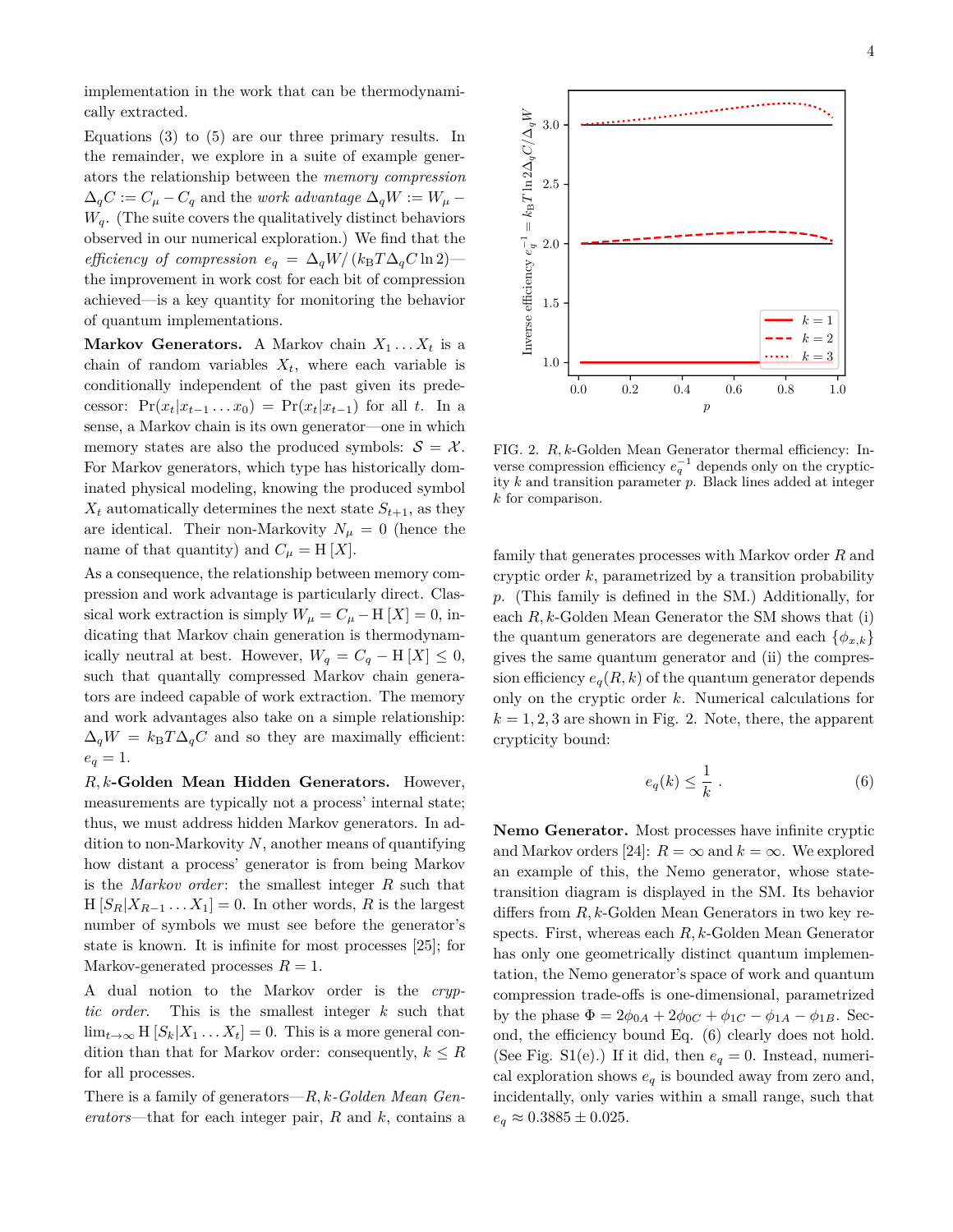

FIG. 3. Two-Step-Erase Generator: A complex relationship between  $\Delta_q W$  and  $\Delta_q C$  appears that is not captured by a single efficiency  $\epsilon_q$ . The density in the plot assumes uniform distribution over phases  $\{\phi_{xs}\}\$ , with blue indicating low density and yellow indicating high density.

**Two-Step Erase Generator.** The previous two generators had relatively simple quantum implementations with either complete degeneracy or only filling out a one-dimensional curve in their *work-compression* (*W/C*) charts. This is not the generic behavior of quantum generators. To illustrate this, we now also examine a generator, termed the *Two-Step Erase* Generator, whose compression thermodynamics is more qualitatively typical of the generators we explored. Its state-transition diagram is also given in the SM.

Figure 3 presents a *W/C*-chart that plots out every achievable  $(\Delta_q C, \Delta_q W / k_B T)$  pair over the range of possible phases  $\{\phi_{xs}\}\$  that determine the quantum implementation, colored by density. Density is determined by assuming uniform distribution over the phases  $\{\phi_{xs}\}\$ . We note that the "high-advantage" regions, where both  $\Delta_qC$ and  $\Delta_q W$  are large, are actually spanned by only a small volume of generators, while regions with lower advantages are spanned by a large volume, indicating that high advantage may not be robust.

**Closing Remarks.** We derived single-shot and asymptotic work costs for quantum generator implementations that are quasistatically attainable. The first of these results opens the pathway for single-shot comparisons between classical and quantum resources in process generation, while the second allows direct comparison in terms of asymptotic quantities. We demonstrated that, when it comes to quantizing predictive generators, one can "have their cake and eat it too" with regards to thermodynamics and memory compression: advantage in both  $(\Delta_q C \geq 0 \text{ and } \Delta_q W \geq 0)$  can be simultaneously attained.

We analyzed asymptotic thermal efficiencies in four generator classes, demonstrating a diversity of trade-offs between work and memory advantages. For every predictive generator of a process, there is a well-defined family of quantum implementations. However, the scope of their variety ranges from simple (*R, k*-Golden Mean) to highly complex (Two-Step Erase) generators. Even when the family of generators is simple, there exist fascinating and complex relationships between the work advantage, memory advantage, and the generator's computational properties.

Forthcoming work employs the work bounds here to compare quantum  $\epsilon$ -machines to classical and quantum nonpredictive generators, seeking the conditions for optimal work cost over all generators of a given stochastic process [41]. It also remains to relax certain assumptions underlying our work, such as the free availability of empty tapes (which must be prepared), and the quasistatic assumption which requires infinite time. We believe that the work completed here provides a foundation for these and other further extensions.

*Acknowledgments.* The authors thank Ryan James and Fabio Anza for helpful discussions. JPC thanks the Santa Fe Institute and he and SPL thank the Telluride Science Research Center for their hospitality during visits. This material is based upon work supported by, or in part by, FQXi Grant number FQXi-RFP-IPW-1902, the U.S. Army Research Laboratory and the U. S. Army Research Office under contract W911NF-13-1-0390 and grant W911NF-18-1-0028, and via Intel Corporation support of CSC as an Intel Parallel Computing Center.

- ∗ sloomis@ucdavis.edu
- † chaos@ucdavis.edu
- [1] M. Gu, K. Wiesner, E. Rieper, and V. Vedral. Quantum mechanics can reduce the complexity of classical models. *Nature Comm.*, 3(762), 2012. 1
- [2] J. R. Mahoney, C. Aghamohammadi, and J. P. Crutchfield. Occam's quantum strop: Synchronizing and compressing classical cryptic processes via a quantum channel. *Scientific Reports*, 6(20495), 2016. 1, 3, 9
- [3] M. S. Palsson, M. Gu, J. Ho, H. M. Wiseman, and G. J. Pryde. Experimentally modeling stochastic processes with less memory by the use of a quantum processor. *Science Advances*, 3(2), 2017. 1
- [4] F. G. Jouneghani, M. Gu, J. Ho, J. Thompson, W. Y. Suen, H. M. Wiseman, and G. J. Pryde. Observing the ambiguity of simplicity via quantum simulations of an Ising spin chain. 2014. arXiv:1711.03661 [quant-ph]. 1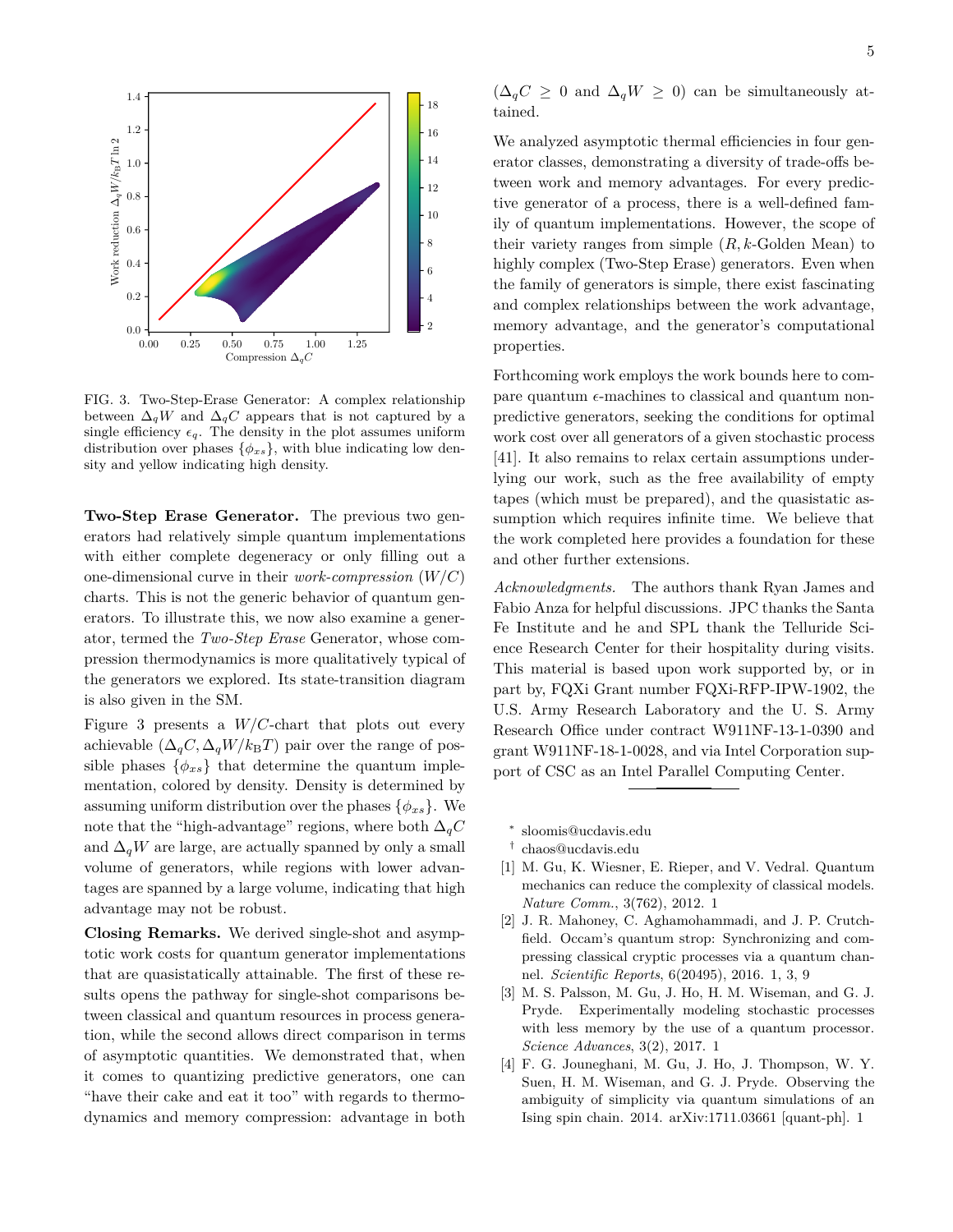- [5] F. C. Binder, J. Thompson, and M. Gu. A practical, unitary simulator for non-markovian complex processes. *Phys. Rev. Lett.*, 120:240502, 2017. 1, 2
- [6] J. Thompson, A. J. P. Garner, V. Vedral, and M. Gu. Using quantum theory to simplify input–output processes. *npj Quantum Information*, 3:6, 2017. 1
- [7] P. M. Riechers, J. R. Mahoney, C. Aghamohammadi, and J. P. Crutchfield. Minimized state-complexity of quantum-encoded cryptic processes. *Phys. Rev. A*, 93(5):052317, 2016. 1, 8
- [8] J. Thompson, A. J. P. Garner, J. R. Mahoney, J. P. Crutchfield, V. Vedral, and M. Gu. Causal asymmetry in a quantum world. *Phys. Rev. X*, 8:031013, 2018. 1
- [9] S. Loomis and J. P. Crutchfield. Strong and weak optimizations in classical and quantum models of stochastic processes. *J. Stat. Phys*, 176:1317–1342, 2019. 3, 5
- [10] Q. Liu, T. J. Elliot, F. C. Binder, C. Di Franco, and M. Gu. Optimal stochastic modeling with unitary quantum dynamics. *Phys. Rev. A*, 99:062110, 2019. 1, 3, 2
- [11] D. Janzing, P. Wocjan, R. Zeier, R. Geiss, and Th. Beth. Thermodynamic cost of reliability and low temperatures: Tightening landauer's principle and the second law. *Int. J. Theor. Physics.*, 39(12), 2000. 1, 2
- [12] S. Vinjanampathy and J. Anders. Quantum thermodynamics. *Contemporary Physics*, 57:4:545–579, 2016. 1,  $\mathfrak{g}$
- [13] M. Lostaglio. Thermodynamic laws for populations and quantum coherence: A self-contained introduction to the resource theory approach to thermodynamics. 1, 2
- [14] M. Horodecki and J. Oppenheim. Fundamental limitations for quantum and nanoscale thermodynamics. *Nature Comm.*, 4:2059, 2013. 1
- [15] F. G. S. L. Brandão, M. Horodecki, J. Oppenheim, J. M. Renes, and R. W. Spekkens. Resource theory of quantum states out of thermal equilibrium. *Phys. Rev. Lett.*, 111:250404, 2013. 1
- [16] F. G. S. L. Brandão, M. Horodecki, N. Ng, J. Oppenheim, and S. Wehner. The second laws of quantum thermodynamics. *PNAS*, 112 (11):3275–3279, 2015. 1
- [17] M. Lostaglio, D. Jennings, and T. Rudolph. Description of quantum coherence in thermodynamic processes requires constraints beyond free energy. *Nature Comm.*, 6:6383, 2015. 1, 2
- [18] A. M. Alhambra, L. Masanes, J. Oppenheim, and C. Perry. Fluctuating work: From quantum thermodynamical identities to a second law equality. *Phys. Rev. X*, 6, 2016. 2
- [19] O. C. O. Dahlsten, R. Renner, E. Rieper, and V. Vedral. Inadequacy of von Neumann entropy for characterizing extractable work. *New J. Phys.*, 13, 2011. 1, 3
- [20] L. del Rio, J. Åberg, R. Renner, O. Dahlsten, and V. Vedral. The thermodynamic meaning of negative entropy. *Nature*, 474:61–63, 2011. 2, 3, 4
- [21] P. Faist, F. Dupuis, J. Oppenheim, and R. Renner. The minimal work cost of information processing. *Nature Comm.*, 6:7669, 2015. 1, 3, 4
- [22] Y. Guryanova, N. Friis, and M. Huber. Ideal projective measurements have infinite resource costs. *Quantum*, 4,

2020. 1, 2, 4

- [23] J. P. Crutchfield and K. Young. Inferring statistical complexity. *Phys. Rev. Let.*, 63:105–108, 1989. 1, 2
- [24] J. P. Crutchfield, C. J. Ellison, and J. R. Mahoney. Time's barbed arrow: Irreversibility, crypticity, and stored information. *Phys. Rev. Lett.*, 103(9):094101, 2009. 4
- [25] R. G. James, J. R. Mahoney, C. J. Ellison, and J. P. Crutchfield. Many roads to synchrony: Natural time scales and their algorithms. *Phys. Rev. E*, 89:042135, 2014. 4
- [26] N. F. Travers and J. P. Crutchfield. Equivalence of history and generator  $\epsilon$ -machines. arxiv.org:1111.4500 [math.PR]. 2
- [27] J. P. Crutchfield. Between order and chaos. *Nature Physics*, 8:17–24, 2012. 1, 2
- [28] R. Landauer. Irreversibility and heat generation in the computing process. *IBM J. Res. Develop.*, 5(3):183–191, 1961. 1
- [29] A. B. Boyd, D. Mandal, and J. P. Crutchfield. Identifying functional thermodynamics in autonomous Maxwellian ratchets. *New J. Physics*, 18:023049, 2016. 1, 3
- [30] A. B. Boyd, D. Mandal, and J. P. Crutchfield. Thermodynamics of modularity: Structural costs beyond the Landauer bound. *Physical Review X*, 8(3):031036, 2018. 1, 2, 3
- [31] D. R. Upper. *Theory and Algorithms for Hidden Markov Models and Generalized Hidden Markov Models*. PhD thesis, University of California, Berkeley, 1997. Published by University Microfilms Intl, Ann Arbor, Michigan. 1
- [32] R. B. Ash. *Information Theory*. John Wiley and Sons, New York, 1965. 2
- [33] T. M. Cover and J. A. Thomas. *Elements of Information Theory*. Wiley-Interscience, New York, second edition, 2006. 2
- [34] Supplemental Material at [URL inserted by publisher] reviews energy flow conventions, quantum implementations of classical generators and costs, and examples. 3
- [35] R. Renner and S. Wolf. Smooth renyi entropy and applications. *International Symposium on Information Theory, 2004. ISIT 2004. Proceedings.*, 2011. 3, 2
- [36] R. Renner. *Security of Quantum Key Distribution*. PhD thesis, ETH Zurich, 2005. arXiv:quant-ph/0512258. 2
- [37] M. Tomamichel. *A Framework for Non-Asymptotic Quantum Information Theory*. PhD thesis, ETH Zurich, 2012. arXiv:1203.2142 [quant-ph]. 3
- [38] A. Vitanov, F. Dupuis, M. Tomamichel, and R. Renner. Chain rules for smooth min- and max-entropies. *IEEE Trans. Info. Th.,*, 59(5):2603–2612, 2013. 3
- [39] M. Tomamichel. *Quantum Information Processing with Finite Resources*. Springer, Cham, Switzerland, 2016. 3
- [40] M. Nielsen and I. Chuang. *Quantum Computation and Quantum Information*. Cambridge University Press, New York, 2010. 3, 2
- [41] S. Loomis and J. P. Crutchfield. Thermodynamicallyefficient local computation and the inefficiency of quantum memory compression. *Phys. Rev. R*, in press, 2020. arXiv:2001.02258. 5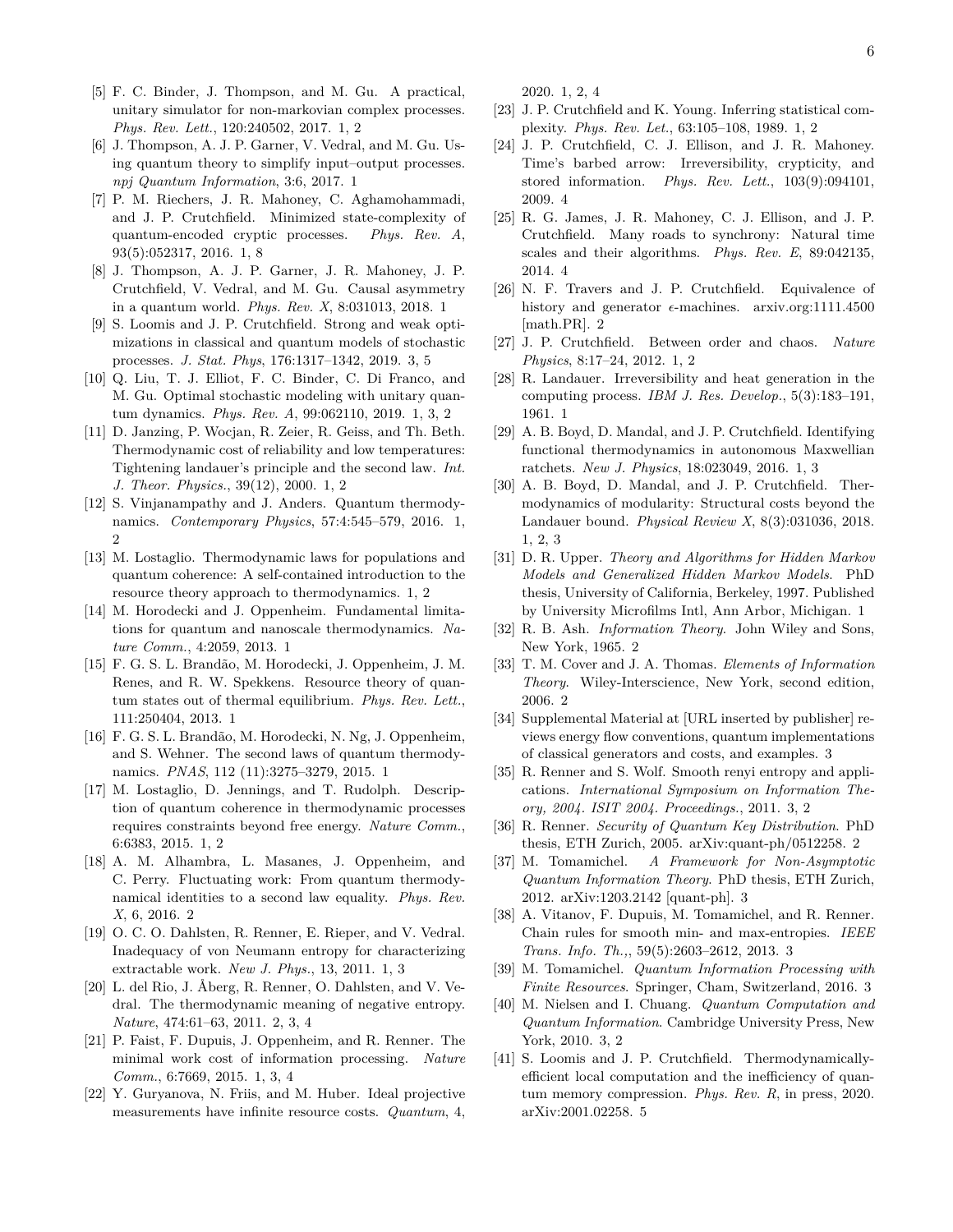## Supplementary Materials

# *Thermal Efficiency of Quantum Memory Compression*

Samuel P. Loomis and James P. Crutchfield

The Supplementary Materials calls out energy flow directionality, reviews quantum implementations of classical generators and the thermodynamic cost of these implementations, and provides details on the example calculations.

### **ENERGY FLOW CONVENTION**

The main text appeals to a particular direction of energy flow. This is particularly at issue in applying the information processing Second Law (IPSL) from Ref. [29]. There, the IPSL is stated in the form:

$$
W \leq k_{\rm B} T (h'_\mu - h_\mu) ,
$$

where the former entropy rate is that of the output tape and the latter, that of the input tape. In short, this is in the case in which the "work done" *W* is interpreted as the "work the ratchet does on a work reservoir"—the work extracted.

Here, work is defined as the "work done on the tape, taken from the work reservoir", so is opposite in sign. Then one has:

$$
W \geq k_{\rm B} T (h_\mu - h'_\mu) \ .
$$

And so, the rules of energy flow are consistent, appearing here just with opposite direction. With simulators, as here,  $h_{\mu} = 0$  and therefore work is extractable while generating a process.

#### **QUANTUM IMPLEMENTATIONS OF CLASSICAL GENERATORS**

We define a classical generator as a triplet  $(S, \mathcal{X}, \{ \mathbf{T}^{(x)} : x \in \mathcal{X} \})$  where  $T_{s's}^{(x)}$  $S_{s's}^{(x)} = \Pr(s', x|s)$ . S is the finite set of memory states,  $\mathcal X$  is the finite alphabet of produced symbols, and  $Pr(s', x|s)$  determines the transition-and-production dynamic of the generator.

To analyze the thermodynamics of physical implementations of generators, we must establish rules that circumscribe what we consider physically allowed and the correspondence to thermodynamic quantities such as work and heat.

Here, we consider the *resource theory of thermal operations* [14, 15]. Generally, on a quantum system *S* we allow operations of the form:

$$
\mathcal{E}(\rho_S) := \text{Tr}_B \left( U \rho_S \otimes \frac{e^{-\beta H_B}}{Z_B} U^{\dagger} \right) , \qquad (S1)
$$

where *S* and *B* are auxiliary systems with Hamiltonians  $H_S$  and  $H_B$ , *B* a thermal bath, and *U* acts on the joint Hilbert space of  $\mathcal{H}_S$  and  $\mathcal{H}_B$ . The unitary operator U satisfies the rule of microscopic energy conservation, where we constrain  $[U, H<sub>S</sub> + H<sub>B</sub>] = 0.$ 

Recall from the main body that an implementation  $(\mathcal{H}_S, \mathcal{H}_X, \mathcal{H}_A, \mathcal{H}_B, U, \mathcal{E})$  of a generator involves the memory space  $\mathcal{H}_S$ , symbol space  $\mathcal{H}_X$ , auxiliary space  $\mathcal{H}_A$ , and bath space  $\mathcal{H}_B$ ; the ensemble  $\mathcal{E} = \{ |\psi_s \rangle : s \in \mathcal{S} \}$ ; and a unitary acting on  $\mathcal{H}_S \otimes \mathcal{H}_X \otimes \mathcal{H}_A \otimes \mathcal{H}_B$ , such that the channel:

$$
\mathcal{T}_{SX}\left(\rho_{SX}\right):=\text{Tr}_{AB}\left(U\rho_{SX}\otimes\ket{0}\bra{0}_{A}\otimes\rho_{B}U^{\dagger}\right)
$$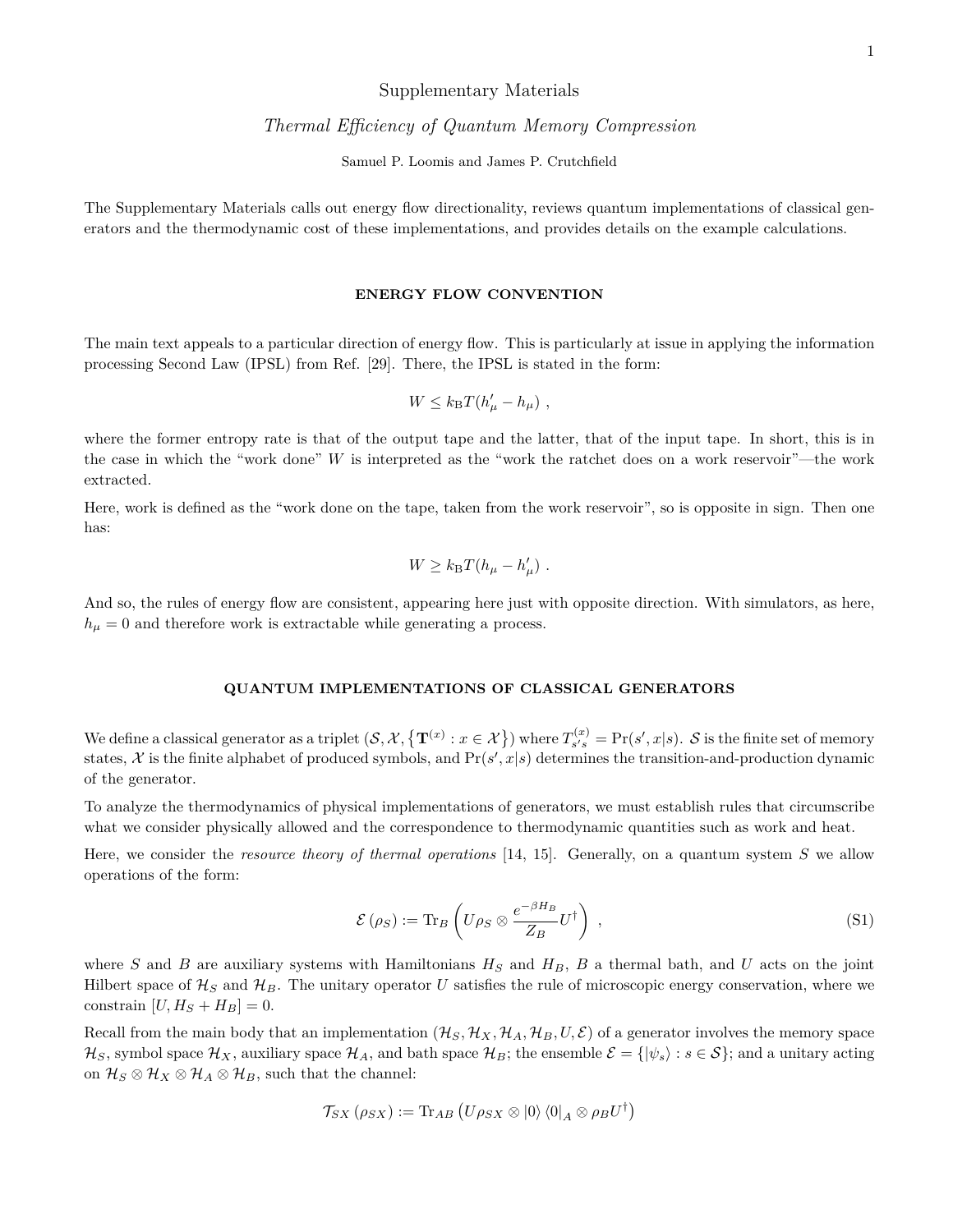satisfies:

$$
\mathcal{T}_{SX} (\left|\psi_s\right\rangle \left\langle \psi_s\right|_S \otimes \left|0\right\rangle \left\langle 0\right|_X) = \sum_{s',x} \Pr\left(s',x|s\right) \left|\psi_{s'}\right\rangle \left\langle \psi_{s'}\right| \otimes \left|x\right\rangle \left\langle x\right|_X \tag{S2}
$$

Suppose that there are Hamiltonians  $H_S$ ,  $H_X$ ,  $H_A$ , and  $H_B$  for each system such that  $\rho_{sys} = Z_{sys}^{-1} \exp(-\beta H_{sys})$  is the Gibbs distribution of its Hamiltonian. Then the resource theory of thermal operations requires  $[U, H<sub>S</sub> + H<sub>X</sub> + H<sub>A</sub> +$  $H_B$  = 0 [11].

In quantum mechanics, the rule of microscopic energy conservation  $[U, H_S + H_X + H_A + H_B] = 0$  brings coherence with respect to the Hamiltonian into play as a resource [13, 17]. The type of systems we consider here are what are often, in the literature of information engines, called *information reservoirs*: systems whose Hamiltonian is trivially degenerate, so that energetics does not play a direct role in their dynamics. On such systems, tracking coherence is no longer at issue, as all operators commute with a degenerate Hamiltonian.

In this case, we can restrict ourselves to Hamiltonian control protocols for the erasure of the auxiliary system, as in [20], where the Hamiltonian is degenerate at the beginning and end of the procedure, and stays in one basis during the procedure. In this case the work cost is computed by adding changes in the energy levels, weighted by the relative probabilities of being in those levels [12].

Among quantum implementations, the only form that has been studied for generators is the *unitary* implementation, which itself is only valid for predictive generators [5, 10]. In this implementation, the bath system *B* is not used and the unitary operator is split into two steps,  $U = U_2U_1$ , where  $U_1 = U_{SX} \otimes 1_A$  and  $U_2 = 1_S \otimes U_{XA}$ .

In the first step, the *evolution step*, we act only on the memory and the output  $SX$  with the unitary  $U_{SX}$  defined by the action:

$$
U_{SX} |\psi_s\rangle |0\rangle = \sum_{x} e^{i\phi_{xs}} \sqrt{\Pr(x|s)} |\psi_{f(x,s)}\rangle |x\rangle . \tag{S3}
$$

The unitarity evolution of  $U_{SX}$  in fact defines the overlap matrix  $\Omega_{rs} := \langle \psi_r | \psi_s \rangle$  via the recursive formula [10]:

$$
\Omega_{rs} = \sum_{x} \sqrt{\Pr(x|r) \Pr(x|s)} e^{i(\phi_{xs} - \phi_{xr})} \Omega_{f(r,s)f(x,s)} . \tag{S4}
$$

For any choice of phases, an overlap matrix  $\Omega_{rs}$  and unitary  $U_{SX}$  exist.

In the second step—the *measurement step*—the symbol is observed, sending the pure state  $U_{SX} |\psi_s\rangle \langle \psi_s | \otimes |0\rangle \langle 0| U_{SX}^{\dagger}$ to the mixed state in Eq. (S2). This is done by coupling the system *X* to the auxiliary system *A* and applying a unitary so that:

$$
U_{XA}\left\vert x\right\rangle _{X}\left\vert 0\right\rangle _{A}\propto \left\vert x\right\rangle _{X}\left\vert x\right\rangle _{A}\ .
$$

When the auxiliary is discarded (or, more realistically, reset) we are left with the state on *SX*, as desired.

The perfect preparation, or reset, of the auxiliary in state  $|0\rangle_A$  cannot be performed with finite resources [22]. In the following section we consider the work costs achievable in the single-shot setting where a probability of failure  $\epsilon$  is allowed for the reset step. The underlying protocol is quasistatic (see Ref. [20]), requiring infinite time to complete. Here, we focus on fundamental work limits in the single-shot and asymptotically parallel regimes, but not in the finite time regime, which is an important direction of future extension.

#### **INFORMATION-THEORETIC DEFINITIONS**

This section employs the Shannon [33], von Neumann [40], and smooth conditional entropies [35, 36]. The Shannon entropy for a random variable *X* ∼ Pr(*x*) and von Neumann entropy for a system *A* (no relation to the auxiliary *A*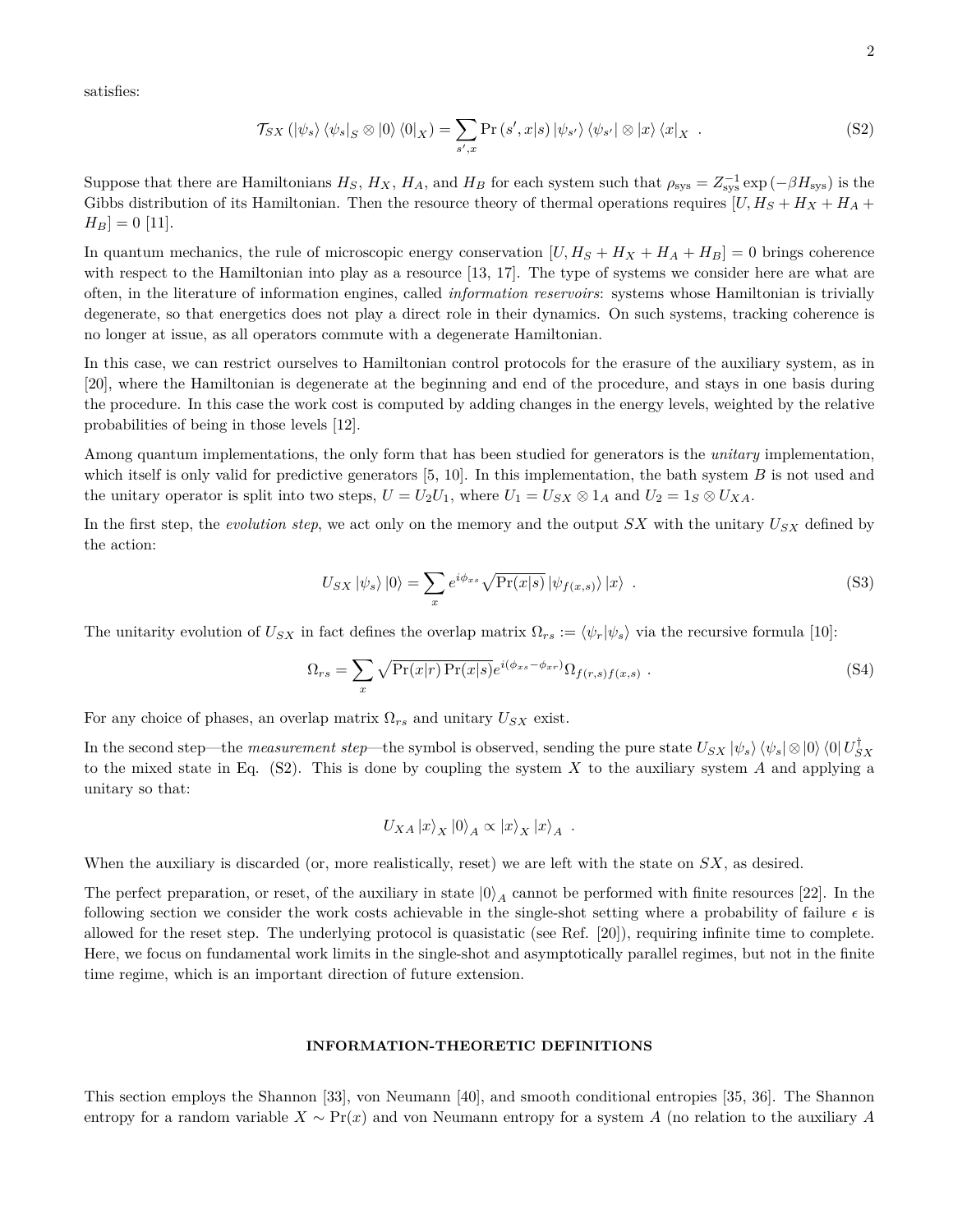in the previous section) with density matrix  $\rho_A$  are, respectively:

$$
H[X] \equiv -\sum_{x} Pr(x) \log_2 Pr(x)
$$
 and  

$$
H_q[S] \equiv -Tr(\rho_S \log_2 \rho_S) .
$$

For bipartite variables *XY* and bipartite quantum systems *AB*, these quantities beget the conditional entropies and mutual informations:

$$
H [X|Y] \equiv H [XY] - H [Y],
$$
  
\n
$$
H_q [A|B] \equiv H_q [AB] - H_q [B],
$$
  
\n
$$
I[X:Y] \equiv H [X] + H [Y] - H [XY],
$$
 and  
\n
$$
I_q[A:B] \equiv H_q [A] + H_q [B] - H_q [AB].
$$

For two systems *A* and *B* with joint state  $\rho_{AB}$ , the min- and max-entropies are given by [35–37, 39]:

$$
H_{\min}[A|B]_{\rho} \equiv \min_{\sigma_B} \sup \{ \lambda : \rho_{AB} \le 2^{-\lambda} 1_A \otimes \sigma_B \} \text{ and}
$$
  

$$
H_{\max}[A|B]_{\rho} \equiv \max_{\sigma_B} 2 \log_2 F(\rho_{AB}, 1_A \otimes \sigma_B) ,
$$

where  $F(\rho, \sigma) = \text{Tr} \left( \sqrt{\sqrt{\rho} \sigma \sqrt{\rho}} \right)$  is the *fidelity*. The smooth conditional entropies are optimizations of these quantities over all  $\tilde{\rho}_{AB}$  within the  $\epsilon$ -ball  $B_{\epsilon}(\rho_{AB})$ ; that is, all states such that  $\sqrt{1 - F(\tilde{\rho}_{AB}, \rho_{AB})} < \epsilon$ .

$$
\begin{split} \mathrm{H}^\epsilon_{\mathrm{min}}\left[A|B\right] & \equiv \max_{\tilde{\rho}_{AB}} \mathrm{H}_{\mathrm{min}}\left[A|B\right]_{\tilde{\rho}} \ \mathrm{and} \\ \mathrm{H}^\epsilon_{\mathrm{max}}\left[A|B\right] & \equiv \min_{\tilde{\rho}_{AB}} \mathrm{H}_{\mathrm{max}}\left[A|B\right]_{\tilde{\rho}} \ . \end{split}
$$

When *B* is uncorrelated with *A*,  $\rho_{AB} = \rho_A \otimes \rho_B$ , the resulting quantities are independent of *B* and so we have the marginal smooth entropies  $H_{\text{max}}^{\epsilon}[A]$  and  $H_{\text{min}}^{\epsilon}[A]$ . We will utilize a result on smooth conditional entropies that generalizes the chain rule on von Neumann entropy [38]. We state two somewhat streamlined versions of the theorem here. For any  $\delta > 0$  and systems  $AB$ <sup>:1</sup>

$$
H_{\max}^{\delta}[B|A] \le H_{\max}^{4\delta}[AB] - H_{\min}^{\delta}[A] + O\left(\log\frac{1}{\delta}\right) \text{ and } \tag{S5}
$$

$$
H_{\min}^{\delta}[B|A] \le H_{\min}^{4\delta}[AB] - H_{\min}^{\delta}[A] + O\left(\log\frac{1}{\delta}\right)
$$
\n(S6)

#### **GENERATOR IMPLEMENTATION COSTS**

We import the following result from Ref. [20]: Given a system *S* correlated with an auxiliary *A*, and any  $\epsilon > 0$ , there is a procedure for erasing A while preserving S, with probability of failure  $\epsilon$ , that has a work cost of no more than:<sup>2</sup>

$$
\frac{W}{k_{\rm B}T\ln 2} \le \mathbf{H}_{\rm max}^{\epsilon^2/16} \left[ A|S \right] + O\left( \log \frac{1}{\epsilon} \right) \,. \tag{S7}
$$

The smooth conditional entropy also provides a lower bound on the attainable work  $\cos^3$  [21]:  $W/k_BT\ln 2 \geq$  $H_{\text{max}}^{\sqrt{2}\epsilon}[A|S]$ . While this bound is finite in the limit  $\epsilon \to 0$ , the upper bound Eq. (S7) diverges and so does not

<sup>1</sup> Comparing our statements with Ref. [38], note that ignore the third system *C* and swap *A* and *B*. Rather than use the four parameters  $\epsilon$ ,  $\epsilon'$ ,  $\epsilon''$ , and  $f$ , we use the single parameter  $\delta$  such that  $\epsilon = 4\delta$ ,  $\epsilon' = \epsilon'' = \delta$ , and  $f = O\left(\log \frac{1}{\delta}\right)$ . Then Eq. (S5) and Eq. (S6) correspond to the sixth and first equations on page 2 of Ref. [38].

<sup>2</sup> Again, comparing with Ref. [20], our Eq. (S7) is drawn from Thm. 1. System *S* from Ref. [20] is system *A* here, system *O* from Ref. [20] is system *S* here, and *δ* from Ref. [20] is  $\epsilon$  here. In Ref. [20], take  $\epsilon = \delta^2/13$  and  $\Delta = 2 \log(1/\epsilon) = 2 \log 13 + 4 \log(1/\delta)$ . The term  $2\log 13$  is irrelevant in the  $\delta \to 0$  limit so we include it in the big-O term.

<sup>&</sup>lt;sup>3</sup> In this case, comparing to Ref. [21], note that their system *E* is our system *A*, their system *X'* is our system *S*, and finally we have In this case, comparing to R<br>directly replaced  $\bar{\epsilon}$  with  $\sqrt{2\epsilon}$ .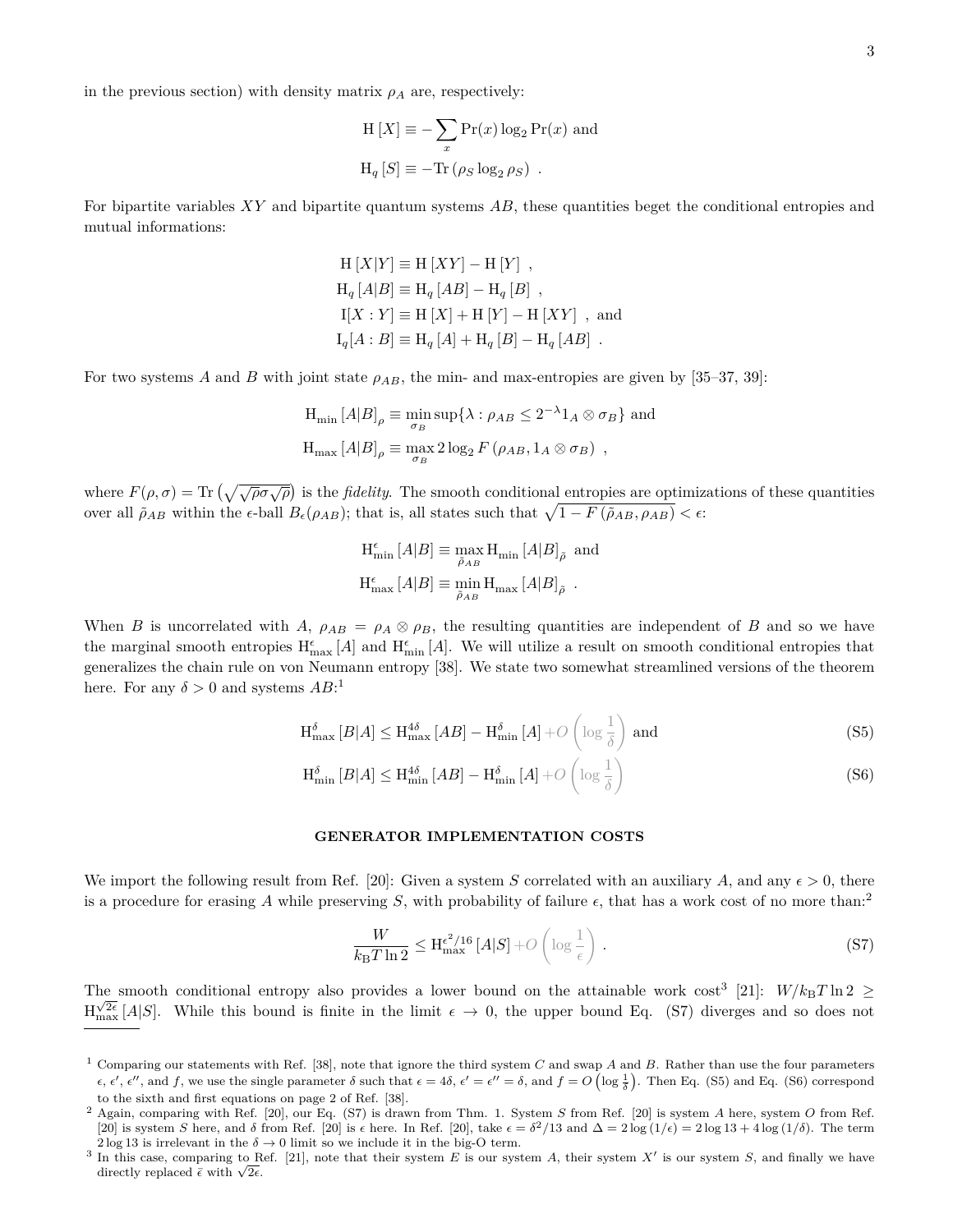guarantee any particular attainable work cost. Additionally, it must be noted that the protocol used by Ref. [20] is quasistatic, requiring infinite time to complete. This is consistent with previous results on, say, the unattainability of perfect measurements with finite resources [22].

We can use Eq. (S7) to prove a generalization of the *detailed* Landauer cost—that is, to show the conditions under which Landauer's bound is quasistatically attainable. Suppose we have a quantum channel  $\mathcal E$  we wish to implement and we do so on a system *S* with mixed state  $\rho_S$ . The target state is  $\rho'_S = \mathcal{E}(\rho_S)$ . We perform the map in the following way. Using the Stinespring dilation of  $\mathcal{E}$ , we couple *S* to an auxiliary system *A* in state  $|0\rangle\langle0|_A$  and perform a unitary operation on both systems:

$$
\rho'_{SA} = U_{SA}\rho_S \otimes |0\rangle \langle 0|_A U_{SA}^{\dagger} ,
$$

such that  $\mathcal{E}(\rho_S) = \text{Tr}_A(\rho'_{SA})$ . At the end of the procedure we must erase *A*. This can be done with cost Eq. (S7). This form of the cost for implementing a channel is given in Ref. [21], where an argument similar to the following was used to derive Landauer's lower bound in the macroscopic limit. Here, we apply the same logic to show that Landauer's bound is also *attainable* in the macroscopic (simulating an infinite number of parallel channels) limit.

Applying Eq. (S5) to Eq. (S7), we have:

$$
\frac{W}{k_{\mathrm{B}}T\ln 2} \leq \mathrm{H}^{\epsilon^2/4}_{\max}\left[S'A'\right] - \mathrm{H}^{\epsilon^2/16}_{\min}\left[S'\right] + \mathcal{O}\left(\log\frac{1}{\epsilon}\right) \,.
$$

However,  $H_{\text{max}}^{\epsilon^2/4}[S'A'] = H_{\text{max}}^{\epsilon^2/4}[S]$  by unitary equivalence, so we have the erasure cost:

$$
\frac{W}{k_{\rm B}T\ln 2} \leq \mathcal{H}_{\rm max}^{\epsilon^2/4} \left[ S \right] - \mathcal{H}_{\rm min}^{\epsilon^2/16} \left[ S' \right] + O\left( \log \frac{1}{\epsilon} \right) \,. \tag{S8}
$$

Since we can perform the initial unitary with no work, this is the only work cost involved in implementing the channel. To summarize: The channel  $\mathcal E$  can be performed on the system  $S$  with a work cost not exceeding Eq. (S8).

Now, suppose we choose instead to implement parallel generation of our process. That is, we have *N* independent systems on which we want to implement *N* independent copies of the channel  $\mathcal E$  with probability of error less than  $\epsilon > 0$ . Naturally, the work cost becomes:

$$
\frac{W}{k_{\mathrm{B}}T\ln 2} \leq \mathrm{H}^{\epsilon^2/4}_{\max}\left[S^{\otimes N}\right] - \mathrm{H}^{\epsilon^2/16}_{\min}\left[S'^{\otimes N}\right] + \mathcal{O}\left(\log\frac{1}{\epsilon}\right) .
$$

Significantly, the error term does not depend on *N*. When we further account for the Asymptotic Equipartition Theorem of smooth conditional entropies, we have the remarkable result for the work rate:

$$
\frac{W}{Nk_{\mathrm{B}}T\ln 2} \le \mathrm{H}\left[S\right] - \mathrm{H}\left[S'\right] + O\left(\sqrt{\frac{1}{N}\log\frac{1}{\epsilon}}\right). \tag{S9}
$$

With Landauer's bound sandwiching the work from below, we find a tight result on the achievable work cost. By scaling error with *N*, for instance  $\epsilon \sim 2^{-\sqrt{N}}$ , Landauer's bound can, in the limit  $N \to \infty$ , be achieved for quantum channels. In the single-shot regime, the bound of Eq. (S8) gives us a somewhat less certain range of achievability.

This can be applied directly to the implementation of *generators* discussed in the previous section. In the single-shot setting, we have:

$$
\frac{W}{k_{\mathrm{B}}T\ln 2} \leq \mathrm{H}^{\epsilon^2/4}_{\mathrm{max}}\left[S\right] - \mathrm{H}^{\epsilon^2/16}_{\mathrm{min}}\left[S'X\right] + O\left(\log\frac{1}{\epsilon}\right)\,.
$$

Applying Eq. (S6) this becomes:

$$
\frac{W}{k_{\mathrm{B}}T\ln 2} \leq \mathcal{H}_{\mathrm{max}}^{\epsilon^2/4} \left[ S \right] - \mathcal{H}_{\mathrm{min}}^{\epsilon^2/64} \left[ S' | X \right] - \mathcal{H}_{\mathrm{min}}^{\epsilon^2/64} \left[ X \right] + O\left( \log \frac{1}{\epsilon} \right) \,. \tag{S10}
$$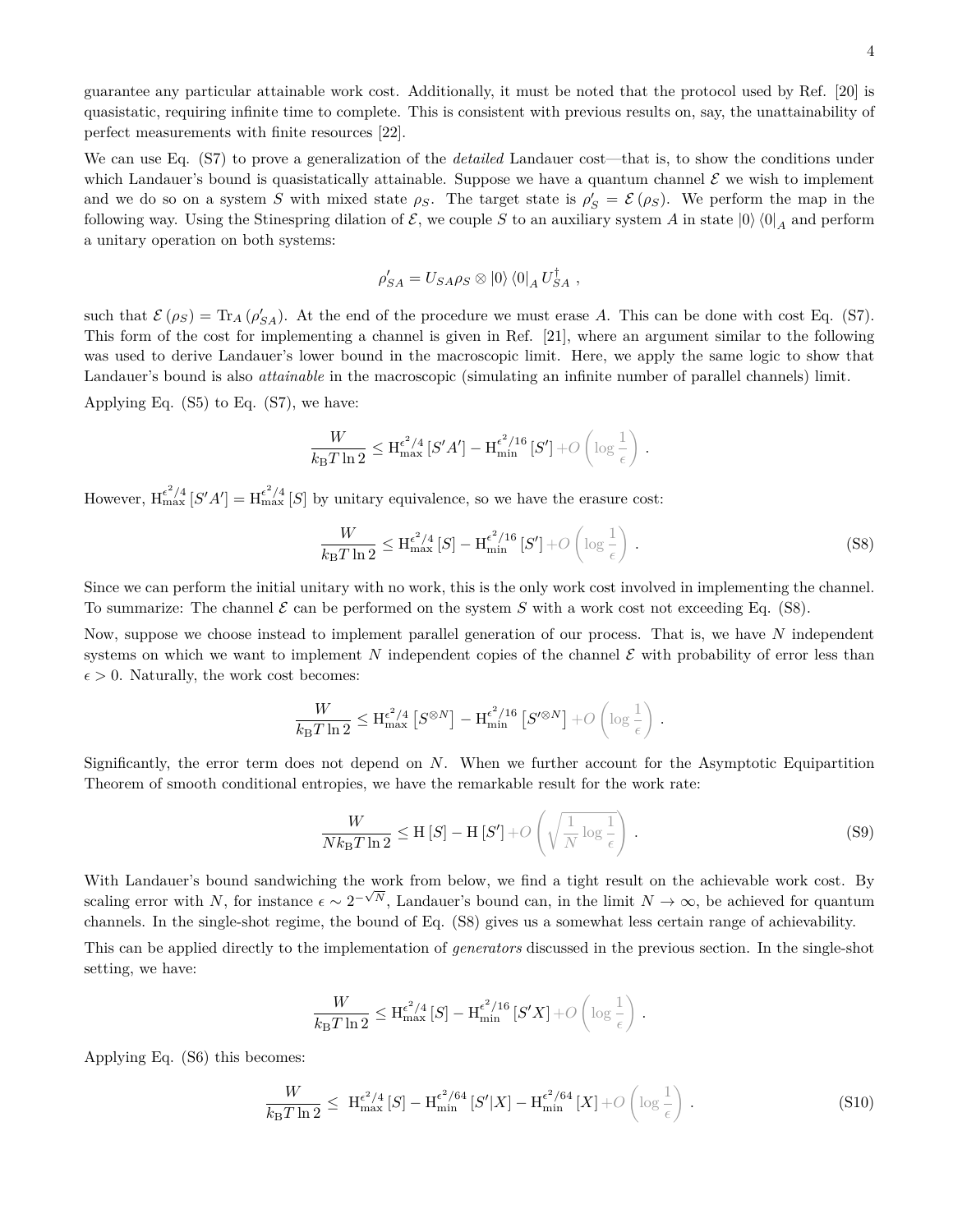Finally, consider the asymptotic limit of *N* parallel generators producing *N* independent copies of a stochastic process. The Asymptotic Equipartition Theorem again gives the result:

$$
\frac{W_q}{k_B T \ln 2} \leq H_q \left[ S \right] - H_q \left[ S' | X \right] - H \left[ X \right] + O\left( \sqrt{\frac{1}{N} \log \frac{1}{\epsilon}} \right). \tag{S11}
$$

Our last result is the inequality Eq. (5). We note that:

$$
W_q = H_q [S] - H_q [S'|X] - H [X]
$$
  
= H\_q [S'] - H\_q [S'|X] - H [X]  
= I\_q [S': X] - H [X].

The same form can be given for  $W_{\mu}$  in terms of the Shannon entropies:

$$
W_{\mu} = H [S] - H [S'|X] - H [X]
$$
  
=  $I [S': X] - H [X]$ .

Now, in the quantum model  $I_q(S': X)$  is the mutual information of the state:

$$
\rho'_{SX} = \sum_{x,s,s'} \Pr_0(s) \Pr(s',x|s) |\psi_{s'}\rangle \langle \psi_{s'}| \otimes |x\rangle \langle x| ,
$$

which can be derived from the classical variables  $S'X$  by the local mappings  $s' \mapsto |\psi_{s'}\rangle$  and  $x \mapsto |x\rangle$ . Then by the data processing inequality:  $I_q(S': X) \leq I(S': X)$ . This proves that  $W_q \leq W_{\mu}$ .

#### **EXAMPLE GENERATORS**

Understanding the behavior of our example generators (see Fig. S1) requires discussing gauge properties of quantum implementations.

The physical properties of each quantum generator are entirely determined by its overlap matrix  $\Omega_{rs} = \langle \psi_r | \psi_s \rangle$ . However, this in itself contains nonphysical degrees of freedom [9]. None of the invariant geometry of our generators is modified under the transformation  $|\psi_s\rangle \mapsto e^{i\Psi_s} |\psi_s\rangle$  on the signal states. Thus, these represent a *gauge transformation*. In terms of the overlap matrix, this means that our generators are invariant under the transformations  $\Omega_{rs} \rightarrow$  $e^{i(\Psi_s - \Psi_r)} \Omega_{rs}$ .

It is helpful (especially for the Nemo process) to consider these gauge properties in terms of how they act on the phases  $\{\phi_{xs}\}\$  that determine the quantum generator. Applying the gauge transformation to the consistency formula gives:

$$
\Omega_{rs} = \sum_{x} \sqrt{\Pr(x|r) \Pr(x|s)} e^{i(\tilde{\phi}_{xs} - \tilde{\phi}_{xr})} \Omega_{f(x,r)f(x,s)},
$$

where:

$$
\tilde{\phi}_{xs} = \phi_{xs} - \Psi_s + \Psi_{f(x,s)} \tag{S12}
$$

is the induced transformation on the generator's phases. Equation (S12) can be taken as a fundamental description of the gauge transformation.

Using Eq. (S12) allows us to determine the *gauge invariants*—that is, combinations of the phases  $\{\phi_{xs}\}$  that do not change under a gauge transformation. In this case, the gauge invariants are best understood graphically, in terms of the hidden Markov models from before. Each phase {*φxs*} can be understood as being assigned to an edge, while each phase in the gauge transformation  ${\Psi_s}$  can be seen as being assigned to a state.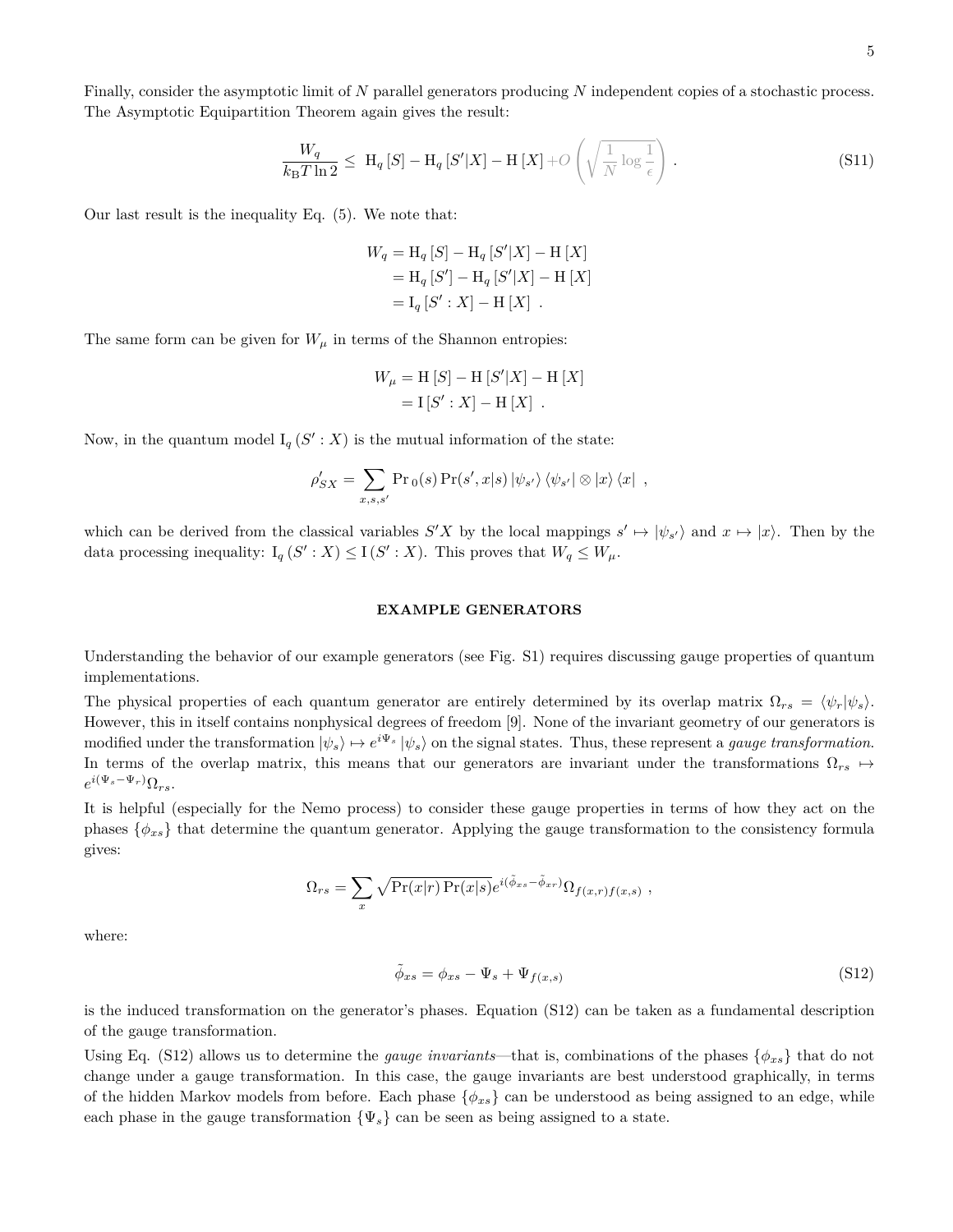

FIG. S1. *(a)* The *R, k*-Golden Mean Generator for *R* = 3 and *k* = 2. See main text for general construction. *(b)* The Nemo generator, which has infinite Markov and cryptic orders. *(c)* The Two-Step Erase generator always erases its memory to *A* upon generating a 0, but erases its memory to *C* upon generating two consecutive 1's.  $(d)$  The inverse compression efficiency  $e_q^{-1}$  of the *R, k*-Golden Mean generator depends only on the crypticity *k* and transition parameter *p*. Black bars added at integer values for comparison. *(e)* For the Nemo generator, the overlap matrix  $\Omega$ , which determines all the quantum-information-theoretic properties of the implementation, depends only on the combined phase  $\Phi = 2\phi_{0A} + 2\phi_{0C} + \phi_{1C} - \phi_{1A} - \phi_{1B}$ . Consequently, the efficiency *e<sup>q</sup>* depends on this quantity and the parameter *p*. Numerical exploration shows that the variation of *e<sup>q</sup>* due to Φ is quite small in amplitude and varies sinusoidally. We plot this variation for  $p = 0.5$ . (f) For general  $p, q, r$  of the Two-Step Erase process (showing  $p = 1/2$ ,  $q = 1/5$ , and  $r = 2/5$  here), we find a complex relationship between  $\Delta_q W$  and  $\Delta_q C$  appears. This is not captured by a single efficiency  $e_q$ . The density in the plot assumes uniform distribution over phases  $\{\phi_{xs}\}$ , with blue indicating low density and yellow indicating high density.

For each loop of edges, we can take a linear combination of the constituent edges' phases *φxs*, adding positive and negative signs based on the direction of the edges. These loop sums are the gauge invariants. For instance, the Nemo process has  $\Phi_0 = \phi_{0A}$ ,  $\Phi_1 = \phi_{1C} - \phi_{0C}$ , and  $\Phi_2 = \phi_{1A} + \phi_{1B} + \phi_{1C}$  as gauge invariants.

#### (*R, k*)**-Golden Mean Generators**

An *R, k*-Golden Mean Generator is one with *R* + *k* memory states. These states can be considered to belong to two groups: the *A* state, which is the only nondeterministic state and the *B*-states  $\mathcal{B} \equiv \{B_1, \ldots, B_{R+k-1}\}\.$  The *B*-states are further broken down into a Markov part  $\mathcal{R} \equiv \{B_1, \ldots, B_{R-1}\}\$  and a cryptic part  $\mathcal{K} \equiv \{B_R, \ldots, B_{R+k-1}\}\$ . The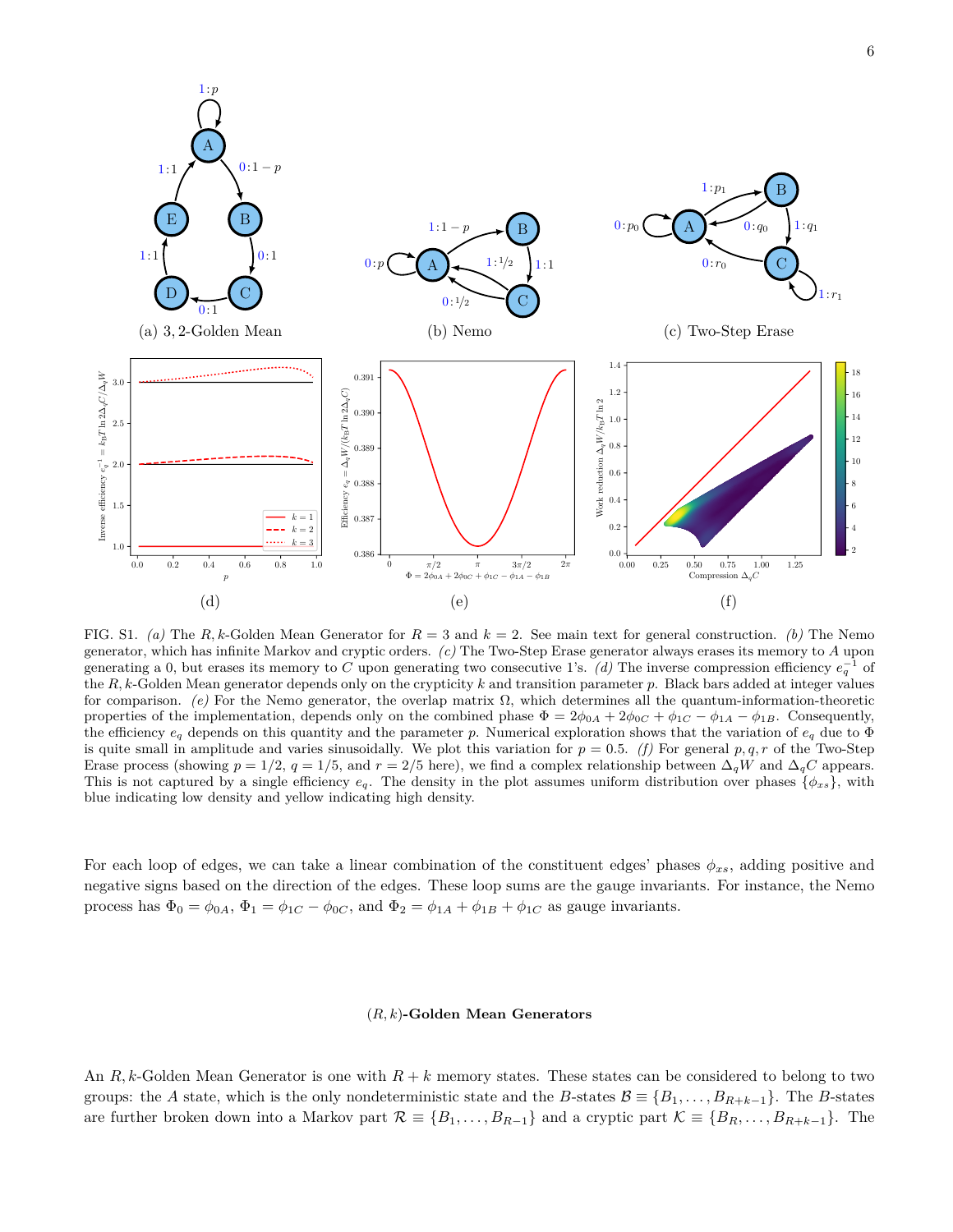dynamic on the generator is given by:

$$
\Pr(s', 0|s) = \begin{cases} 1 - p & s = A, \ s' = B_1 \\ 1 & s = B_r, \ s' = B_{r+1}, \ 0 \le r < R \\ 0 & \text{otherwise} \end{cases}
$$

and

$$
Pr(s', 1|s) = \begin{cases} p & s', s = A \\ 1 & s = B_r, \ s' = B_{r+1}, \ R \le r \le R + k - 2 \\ 1 & s = B_{R+k-1}, \ s' = A \\ 0 & \text{otherwise} \end{cases}.
$$

We can check that:

$$
\Pr_0(s) = \begin{cases} \frac{1}{1 + (R + k - 1)(1 - p)} & s = A \\ \frac{1 - p}{1 + (R + k - 1)(1 - p)} & s = A \end{cases}.
$$

is the stationary distribution. Letting  $Z = 1 + (R + k - 1)(1 - p)$ , we have:

$$
\Pr(s', 0, s) = \begin{cases} \frac{1-p}{Z} & s = A, \ s' = B_1\\ \frac{1-p}{Z} & s = B_r, \ s' = B_{r+1}, \ 0 \le r < R\\ 0 & \text{otherwise} \end{cases}
$$

and

$$
Pr(s', 1, s) = \begin{cases} \frac{p}{Z} & s', s = A \\ \frac{1-p}{Z} & s = B_r, s' = B_{r+1}, R \le r \le R + k - 2 \\ \frac{1-p}{Z} & s = B_{R+k-1}, s' = A \\ 0 & \text{otherwise} \end{cases}.
$$

It is helpful to also have:

$$
Pr(X = 0) = \frac{R(1 - p)}{Z},
$$
  
\n
$$
Pr(X = 1) = \frac{(k - 1)(1 - p) - 1}{Z},
$$
  
\n
$$
Pr(s'|0) = \begin{cases} \frac{1}{R} & s = A, s' = B_1 \\ \frac{1}{R} & s = B_r, s' = B_{r+1}, 0 \le r < R \\ 0 & \text{otherwise}, \end{cases}
$$
  
\nand

$$
\Pr\left(s'|1\right) = \begin{cases} \frac{p}{(k-1)(1-p)-1} & s', s = A\\ \frac{1-p}{(k-1)(1-p)-1} & s = B_r, \ s' = B_{r+1}, \ R \le r \le R+k-2\\ \frac{1-p}{(k-1)(1-p)-1} & s = B_{R+k-1}, \ s' = A\\ 0 & \text{otherwise} \end{cases}
$$

*.*

First, we wish to show that regardless of the chosen phases  $\{\phi_{xs}\}$  we get the equivalent quantum model. Recall that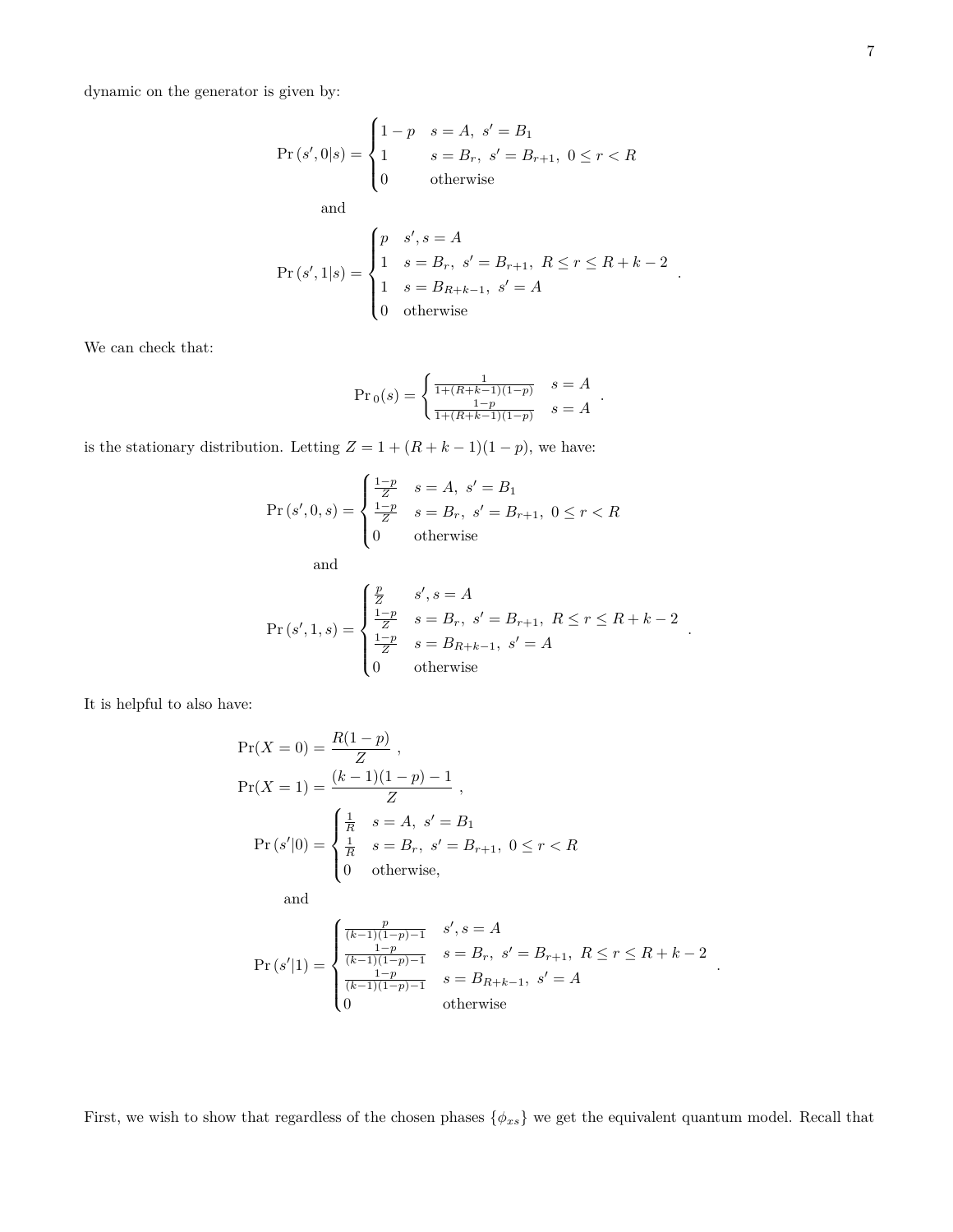the formula defining the overlaps is given by:

$$
\Omega_{rs} = \sum_{x} \sqrt{\Pr(x|r) \Pr(x|s)} e^{i(\phi_{xs} - \phi_{xr})} \Omega_{f(r,s)f(x,s)}.
$$

In this case, we have:

$$
\Omega_{AB_{R+k-1}} = \sqrt{p}e^{i(\phi_{1B_{R+k-1}} - \phi_{1A})},
$$
  
\n
$$
\Omega_{B_rB_s} = e^{i(\phi_{1B_r} - \phi_{1B_s})}\Omega_{B_{r+1}B_{s+1}}
$$
 and  
\n
$$
\Omega_{AB_r} = \sqrt{p}e^{i(\phi_{1B_r} - \phi_{1A})}\Omega_{AB_{r+1}},
$$

which has the solution:

$$
\frac{\Omega_{AB_{R+m}}}{\sqrt{p^{k-m}}} = e^{i\left(\sum_{j=m}^{k-1} \phi_{1B_{R+j}} - (k-m)\phi_{1A}\right)} \text{ and}
$$

$$
\frac{\Omega_{B_{R+m}B_{R+n}}}{\sqrt{p^{m-n}}} = e^{i\left(\sum_{j=n}^{k-1} \phi_{1B_{R+j}} - \sum_{j=m}^{k-1} \phi_{1B_{R+j}} - (m-n)\phi_{1A}\right)}
$$

Note that under the gauge transformation  $\Psi_A = k\phi_{1A}$  and  $\Psi_{B_m} = \sum_{j=m}^{k-1} \phi_{1B_{R+j}} + m\phi_{1A}$ , we can eliminate phases and end up simply with:

$$
\Omega_{AB_{R+m}} = \sqrt{p^{k-m}} \text{ and}
$$
  
\n
$$
\Omega_{B_{R+m}B_{R+n}} = \sqrt{p^{m-n}}.
$$
\n(S13)

*.*

We note that this matrix only explicitly depends upon *k* and not *R*. This extends a result from Ref. [7] to all *R* and *k*, as well as to all choices of phase  $\{\phi_{xs}\}.$ 

We can also apply these probabilities to compute the efficiency. The conditional entropies are:

H [S'|X = 0] = log R and  
H [S'|X = 1] = log 
$$
(k(1-p) + p) - \frac{(k-1)(1-p)}{k(1-p) + p} \log(1-p)
$$
.

Under compression, the  $X = 0$  term does not change:  $H_q[S'|X = 0] = \log R$ . We will not compute the compressed term for  $X = 1$  since we need only note that it is a function of k and p and not of R.

The classical and quantum memories can be evaluated as:

$$
C_{\mu} = \log Z + \frac{1}{Z}C_{\mu}^{(K)} - \frac{1}{Z}(R-1)(1-p)\log(1-p)
$$
 and  

$$
C_q = \log Z + \frac{1}{Z}C_q^{(K)} - \frac{1}{Z}(R-1)(1-p)\log(1-p)
$$
,

where:

$$
C_{\mu}^{(\mathcal{K})} = (k-1)\log(1-p)
$$
 and  

$$
C_{q}^{(\mathcal{K})} = \text{Tr}\left(\Omega Z P^{(\mathcal{K})} \log\left(\Omega Z P^{(\mathcal{K})}\right)\right).
$$

are the contributions to complexity from only the states in K. These contributions are only functions of *k* and *p*. Then we see that the efficiency has the numerator and denominator:

$$
\Delta_q C = \frac{1}{Z} \left( C_{\mu}^{(\mathcal{K})} - C_q^{(\mathcal{K})} \right) \text{ and } \tag{S14}
$$

$$
\frac{\Delta_q W}{k_B T \ln 2} = \frac{1}{Z} \left( C_{\mu}^{(K)} - C_q^{(K)} \right) + \frac{(k-1)(1-p) - 1}{Z} H_q \left[ S' | X = 1 \right] \ . \tag{S15}
$$